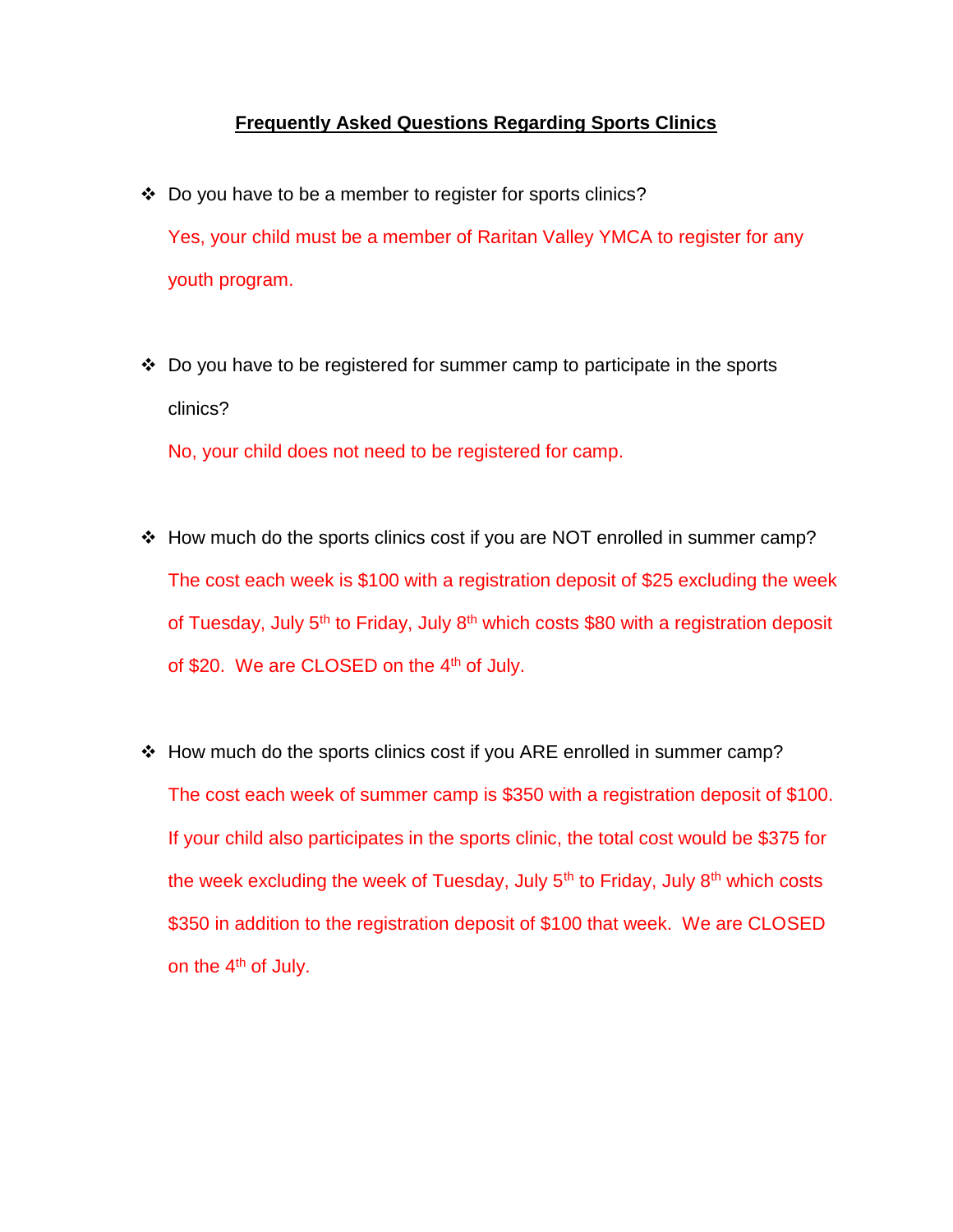$\div$  What time do the clinics start and how long are they?

The clinics are from 12pm to 3pm every day. All participants will receive a 30 minute break to eat and rest before resuming acivity.

❖ What will be taught during the sports clinics?

The sports clinics will develop the skills of young players while building character and sportsmanship as well. The goal is to teach young athletes proper techniques and fundamentals while providing a fun environment to learn in!

 $\div$  Can my child register for multiple weeks even if the sports clinic is not (for) his or her grade level?

Yes, an exception will most likely be made.

- $\div$  How do I sign my child up? Go to the website raritanvalleyymca.org; click "register" and go to "Summer Camp."
- ❖ Will there be any evening sports sessions?

As of right now, the normal Youth Sports Calendar will be back in September.

❖ Questions?

Call us at (732) 257-4114 or email chirschy@raritanvalleyymca.org.